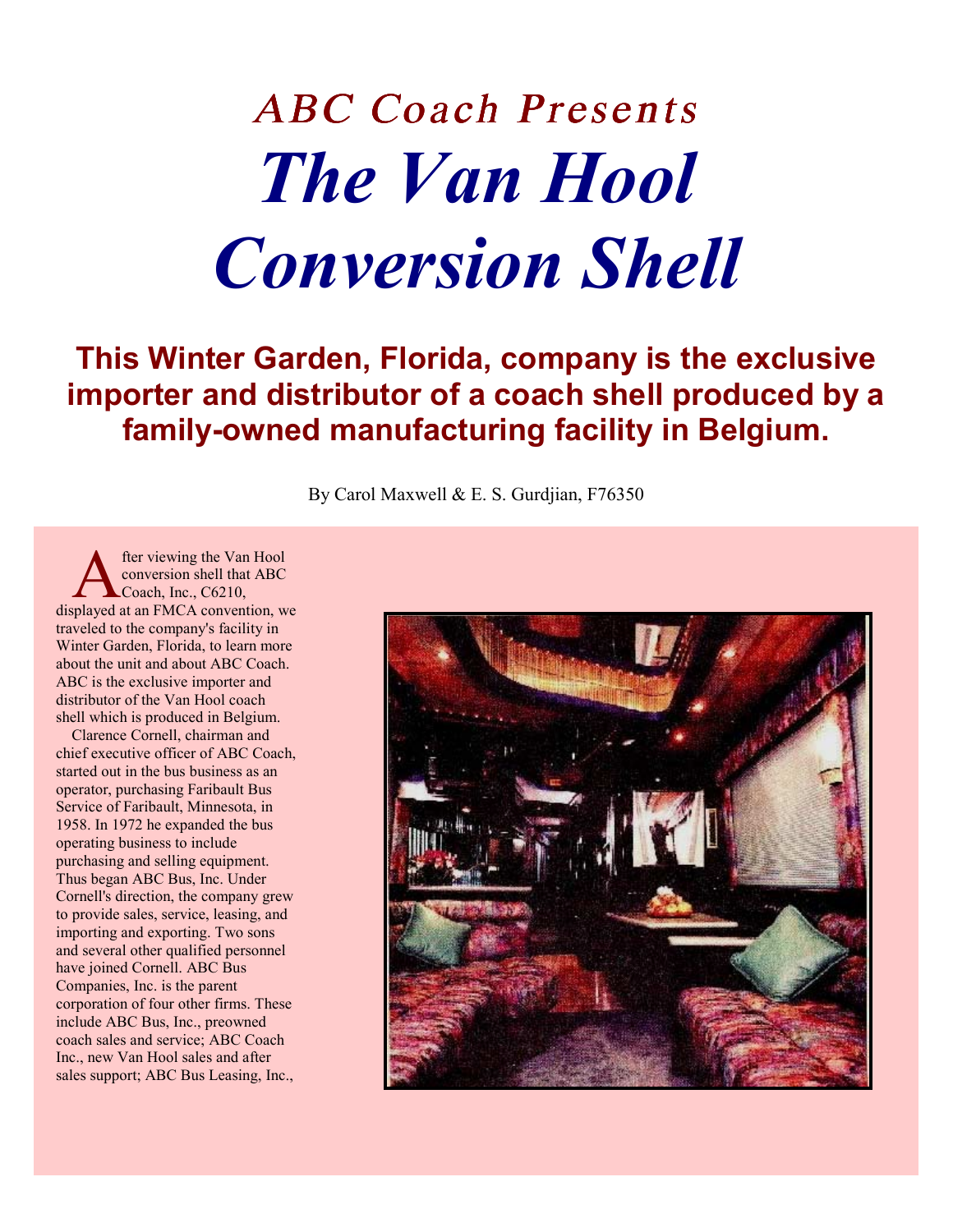

new and preowned coach leasing and finance; and International Coach Parts, Inc., the company's parts distribution arm.

ABC sells and leases buses to tour companies, so they always have a large supply of used buses. Anyone looking for an older bus for conversion may want to inspect the company's inventory. In five locations across the country, ABC offers fullservice bus maintenance and repair. This includes complete body shops plus parts and service for all diesel engines. Addresses and telephone numbers of each of the locations are listed near the end of this article.

Rod Synovec, vice president of ABC Coach, Inc. led us on a tour of the extensive plant in Winter Garden. We visited the body shop, the mechanical repair shop, the parts department, the administrative offices, and acres of used buses. All personnel and employees we met presented a professional demeanor and seemed committed to customer service and satisfaction. Dane Cornell, president of ABC Coach, Inc., reinforced what

we had already suspected. Even though the business has expanded widely, the employees of the familyowned -and-operated company have a personal interest in satisfying the needs of every customer-individual and commercial alike.

Van Hool is a family-owned manufacturing company in Belgium and has a special department of engineers who are responsible for verifying and maintaining compliance with all the requirements of the U.S. Environmental Protection Agency and all Federal Motor Vehicle Safety Standard.

The Van Hool coach has been used extensively in Europe, and ABC has found it to be a popular tour coach in the company's sales and leasing program. In July 1995, ABC Coach delivered its one-thousandth Van Hool coach to Seniors Unlimited, a tour and charter company based in Pontiac, Michigan. Van Hool conversion shells have become popular in the entertainment industry as well. The conversions pictured with this article were created by Marathon Coach. The

shells are available in 35-foot, 40-foot, and 45-foot models and are priced from \$200,000 to \$250,000.

Gene "J.R." Hearld is one of the Van Hool technical service representatives for ABC Coach, Inc. Mr. Hearld is clearly a knowledgeable technician and patiently showed us a Van Hool coach from top to bottom, pointing out several noteworthy features.

For instance, the coach is equipped with wheel flares that are secured with three bolts that can be removed to provide access to tires and air bags. All bay doors have pneumatic struts. The drive axle has leaf springs in addition to air bellows. Each of five dry air tanks has its own separate gauge. The Webasto heater has been replumbed to provide central heat. If the heat valve should fail, it will fail in the wide-open position, and then heat can be regulated by using manually operated gate valves located on the back wall of the first bay.